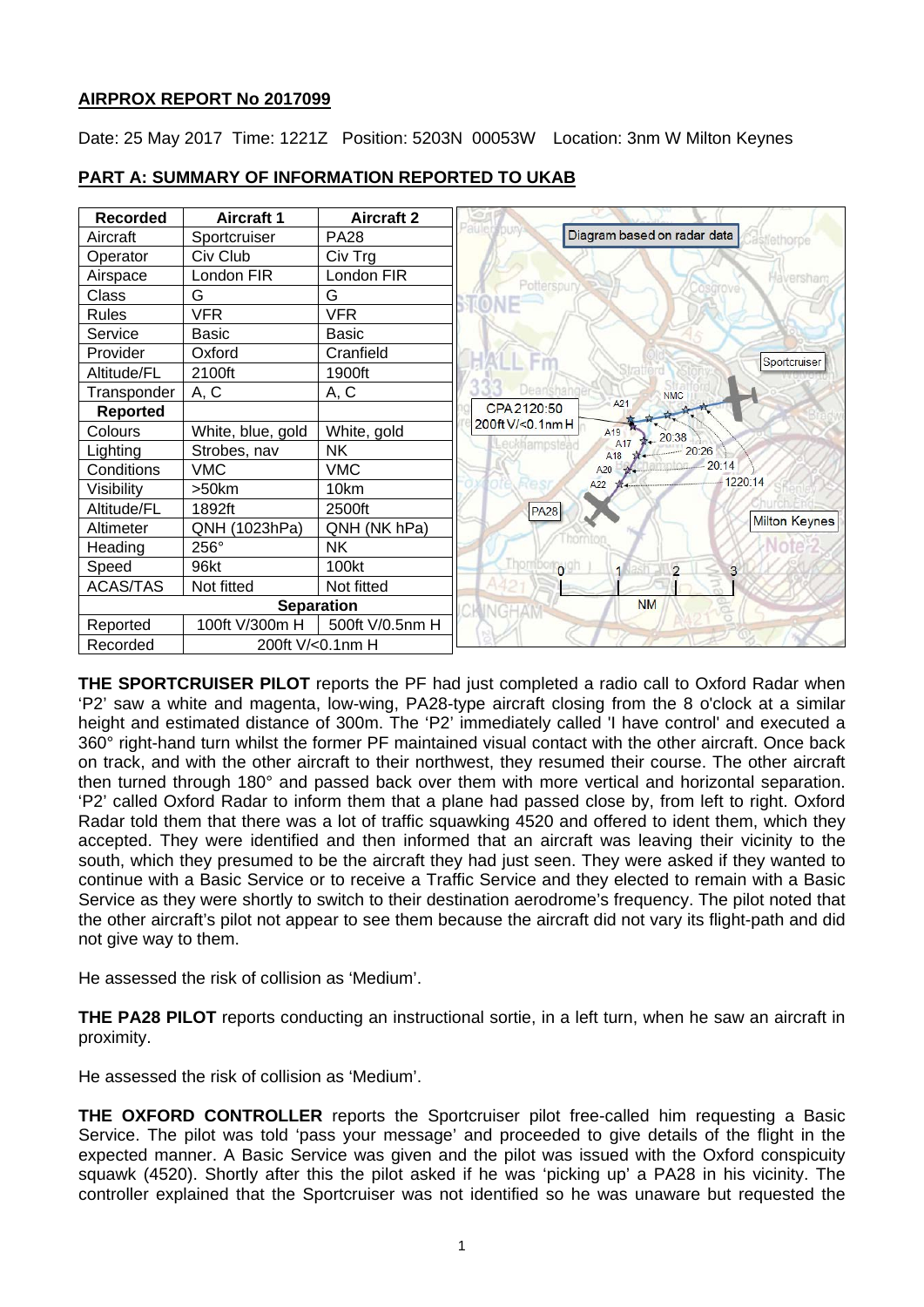pilot squawk ident. The pilot stated he was already squawking 4520 to which the controller explained that that was a conspicuity squawk and that there were numerous aircraft currently squawking the same code. The pilot did then squawk ident, the controller advised again that the pilot was only under a Basic Service but that traffic was observed southeast of the aircraft indicating 2200ft. Following this, the controller asked the pilot if he wished to upgrade to a Traffic Service, which the Sportcruiser pilot declined. The other aircraft in question was squawking 7000 and was not in contact with Oxford ATC.

## **Factual Background**

The weather at Oxford was recorded as follows:

METAR EGTK 251220Z 11006KT 9999 SCT032 23/14 Q1023=

#### **Analysis and Investigation**

## **CAA ATSI**

The Sportcruiser pilot was en-route, and had previously received a Basic Service from Cranfield Approach as he passed through their overhead. At 1216:50, the pilot reported ready to change frequency to Oxford, which was approved by the Cranfield controller. The PA28 pilot was also in receipt of a Basic Service from Cranfield, although during this period, the only communication heard was the passing and acknowledgement of a new QNH. At 1219:55 (Figure 1), the Sportcruiser pilot contacted Oxford Radar and reported having just passed Milton Keynes level at 1800ft (QNH) and requested a Basic Service.



Figure 1 – 1219:55 Figure 2 – 1220:20

The Oxford Radar Controller instructed the pilot to select transponder code 4520, (Oxford Radar Conspicuity), and agreed, at 1220:20, to provide a Basic Service (Figure 2).

At 1220:40, the Sportcruiser transponder code was observed to change to 4520 (Figure 3).

CPA took place at 1220:51, just after the PA28 was observed to have made a left turn taking it towards the Sportcruiser, having previously been maintaining a track which would have taken it behind the Sportcruiser. The aircraft were separated by less than 0.1nm laterally and 200ft vertically (Figure 4).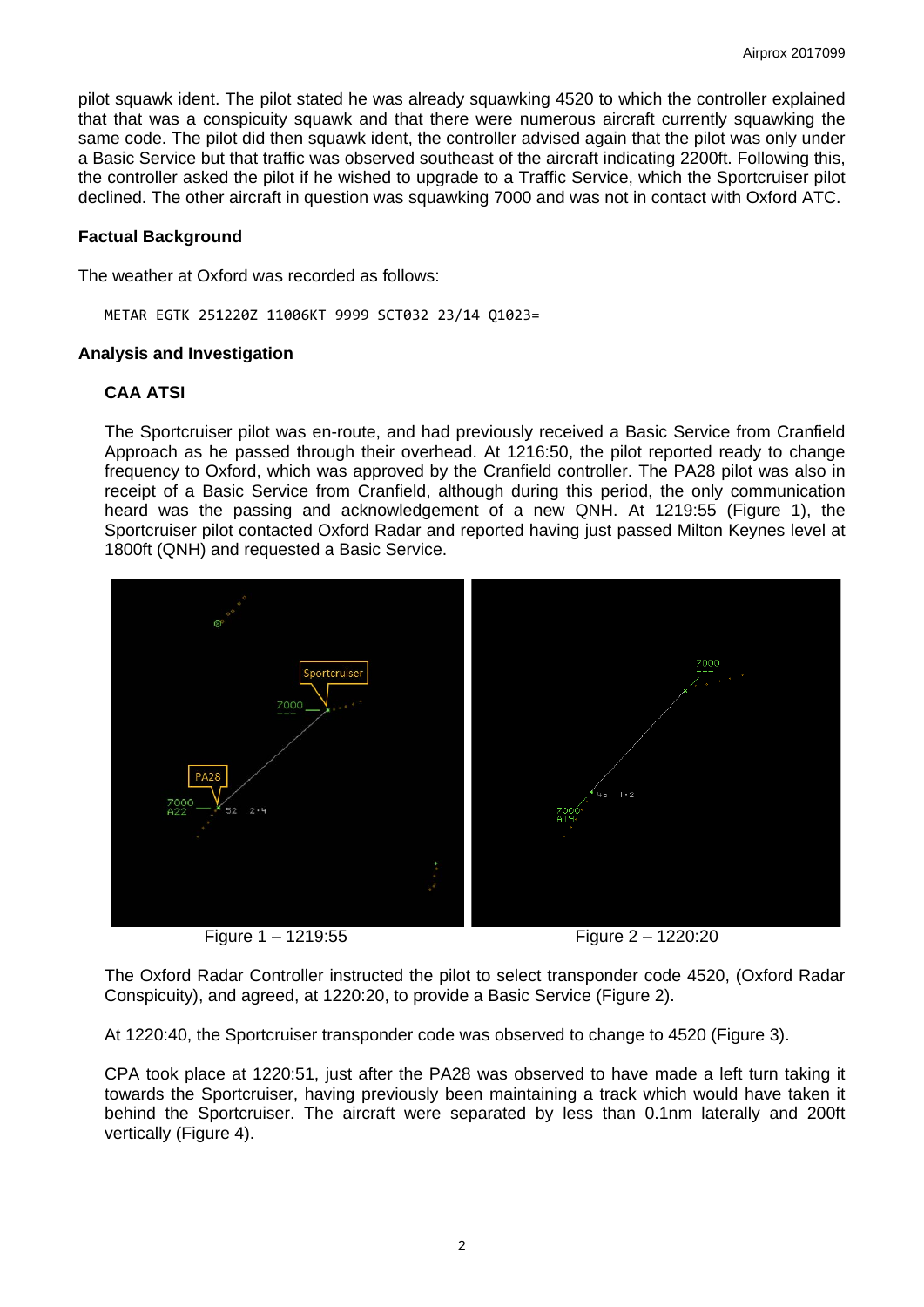

Figure 3 – 1220:40 Figure 4 – 1220:51



The Sportcruiser pilot asked the Oxford controller about the PA28 at 1222:20. The controller advised the pilot that they weren't identified because the aircraft was wearing a conspicuity code, but then instigated the procedure to formally identify the aircraft. The controller was not able to identify the Sportcruiser until 1223:15, but then went on to pass Traffic Information on the PA28 which was still in the vicinity of the Sportcruiser, it having completed a complete turn to the left to track southeast.

Under a Basic Service there is no requirement for the controller to monitor the flight, and although the Oxford controller was utilising radar equipment:

*'A controller with access to surveillance-derived information shall avoid the routine provision of traffic information on specific aircraft but may use that information to provide a more detailed warning to the pilot.' [1](#page-2-0)* 

The Oxford controller had not identified the Sportcruiser for the provision of the Basic Service, nor was there any requirement for them to do so:

*'A controller may identify an aircraft to facilitate co-ordination or to assist in the provision of generic navigational assistance, but is not required to inform the pilot that identification has taken place.* 

*Identification of an aircraft in receipt of a Basic Service does not imply that an increased level of ATS is being provided or that any subsequent monitoring will take place.* 

*Controllers may allocate SSR codes to aircraft in receipt of a Basic Service. The issuance of such a code does not constitute the provision of a surveillance Air Traffic Service.'[2](#page-2-1)*

At the time the Sportcruiser pilot left the Cranfield Approach frequency, the PA28 was more than 8nm southwest of the Sportcruiser, and there had been no recent communications between the Cranfield controller and the PA28 pilot. The Cranfield controller did not have access to surveillance-derived data and so would not have been aware of the position of the Sportcruiser after it passed through their overhead, nor that of the PA28. The next time the PA28 pilot made reference to their position was at 1226:20, some 5½ minutes after CPA.

As both aircraft were being operated in Class G airspace the pilots were responsible for their own collision avoidance.

 $\overline{a}$ 1 CAP774 UK Flight Information Services Ch2 Basic Service Para 2.7

<span id="page-2-1"></span><span id="page-2-0"></span><sup>2</sup> Ch2 Basic Service Para 2.4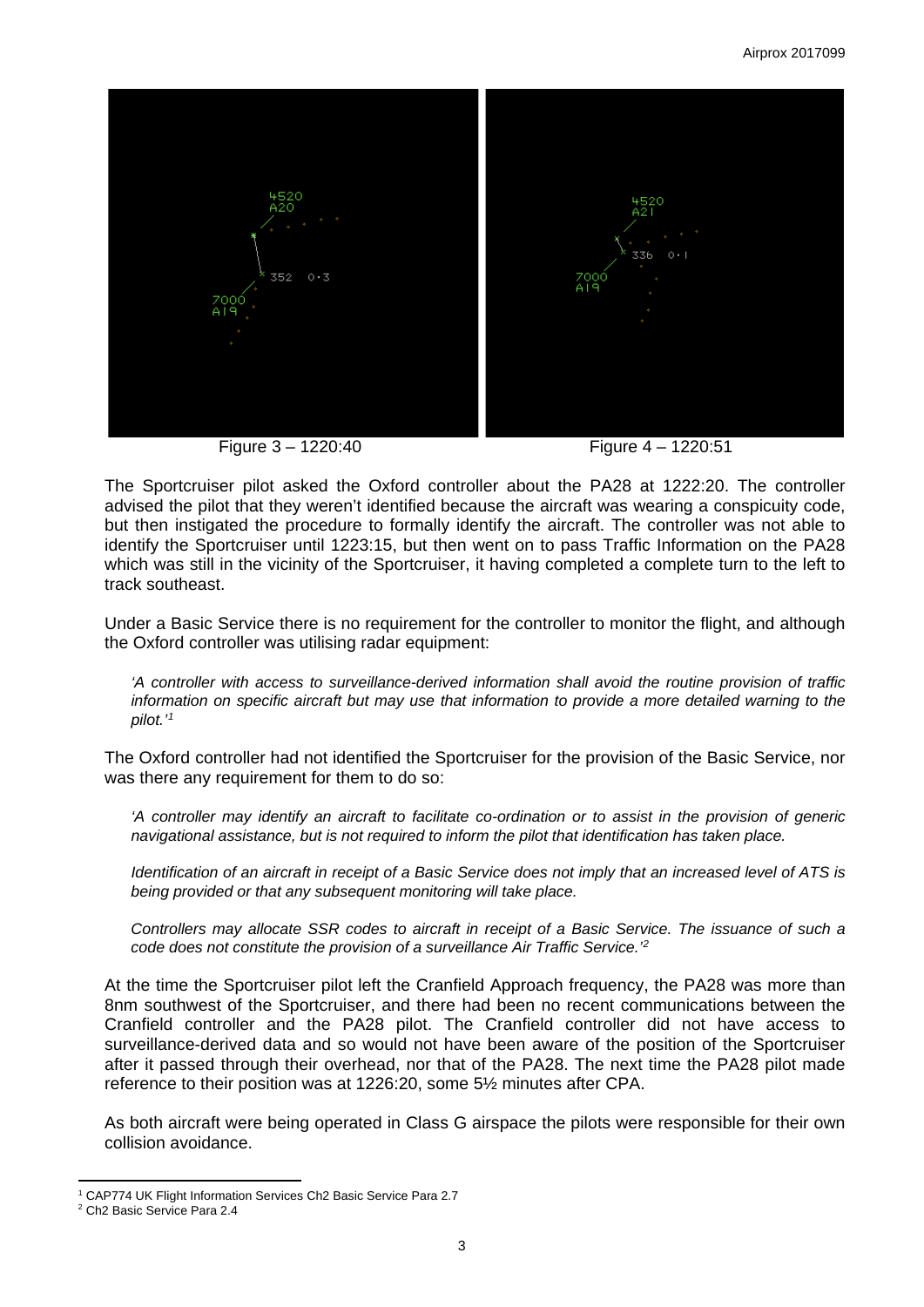## **UKAB Secretariat**

The Sportcruiser and PA28 pilots shared an equal responsibility for collision avoidance and not to operate in such proximity to other aircraft as to create a collision hazard[3](#page-3-0). If the incident geometry is considered as head-on or nearly so then both pilots were required to turn to the right<sup>4</sup>. If the incident geometry is considered as converging then the PA28 pilot was required to give way to the Sportcruiser<sup>[5](#page-3-2)</sup>.

## **Summary**

An Airprox was reported when a Sportcruiser and a PA28 flew into proximity at 1221 on Thursday 25<sup>th</sup> May 2017. Both pilots were operating under VFR in VMC, both in receipt of a Basic Service, the Sportcruiser pilot from Oxford and the PA28 pilot from Cranfield.

## **PART B: SUMMARY OF THE BOARD'S DISCUSSIONS**

Information available consisted of reports from both pilots, radar photographs/video recordings, a report from the air traffic controller involved and a report from the appropriate ATC authority.

Members quickly agreed that there was little that the Oxford or Cranfield controllers could offer to either pilot (who were both operating in accordance with the service they requested), given that the Sportcruiser pilot was not identified by Oxford and the Cranfield controller did not have radar surveillance. It was noted that the Oxford controller subsequently offered the Sportcruiser pilot a Traffic Service, which indicated that it was available had it been requested. Some members wondered whether GA pilots habitually requested a Basic Service because it was the easiest option and they stressed again that a surveillance based service had to be requested if it was desired. In the event, with both pilots operating in Class G airspace without surveillance or a TAS, their only collision avoidance barrier was see-and-avoid. Each pilot saw the other aircraft late, which the Board agreed had been the cause of the Airprox, and it was unfortunate that the PA28 pilot had chosen that moment to turn left into conflict with the Sportcruiser, which he had been on track to pass behind. Noting that the recorded separation was less than 180m as the aircraft converged, and that the Sportcruiser pilot had immediately turned on sighting the PA28, members agreed that separation had been such that safety had been much reduced below the norm.

# **PART C: ASSESSMENT OF CAUSE, RISK AND SAFETY BARRIERS**

Cause: Cause: A late sighting by both pilots.

Degree of Risk: B.

#### Safety Barrier Assessment<sup>[6](#page-3-3)</sup>

In assessing the effectiveness of the safety barriers associated with this incident, the Board concluded that the key factors had been that:

#### **ANSP:**

**Situational Awareness and Action** were assessed as **not used** because ATC were not required to act under the terms of a Basic Service, unless a conflict was detected; the Sportcruiser was not identified and the PA28 pilot was in receipt of a non-surveillance Basic Service.

 $\overline{a}$ <sup>3</sup> SERA.3205 Proximity.

<span id="page-3-1"></span><span id="page-3-0"></span><sup>4</sup> SERA.3210 Right-of-way (c)(1) Approaching head-on.

<span id="page-3-2"></span><sup>5</sup> SERA.3210 Right-of-way (c)(2) Converging.

<span id="page-3-3"></span><sup>&</sup>lt;sup>6</sup> The UK Airprox Board scheme for assessing the Availability, Functionality and Effectiveness of safety barriers can be found on the [UKAB Website.](http://www.airproxboard.org.uk/Learn-more/Airprox-Barrier-Assessment/)